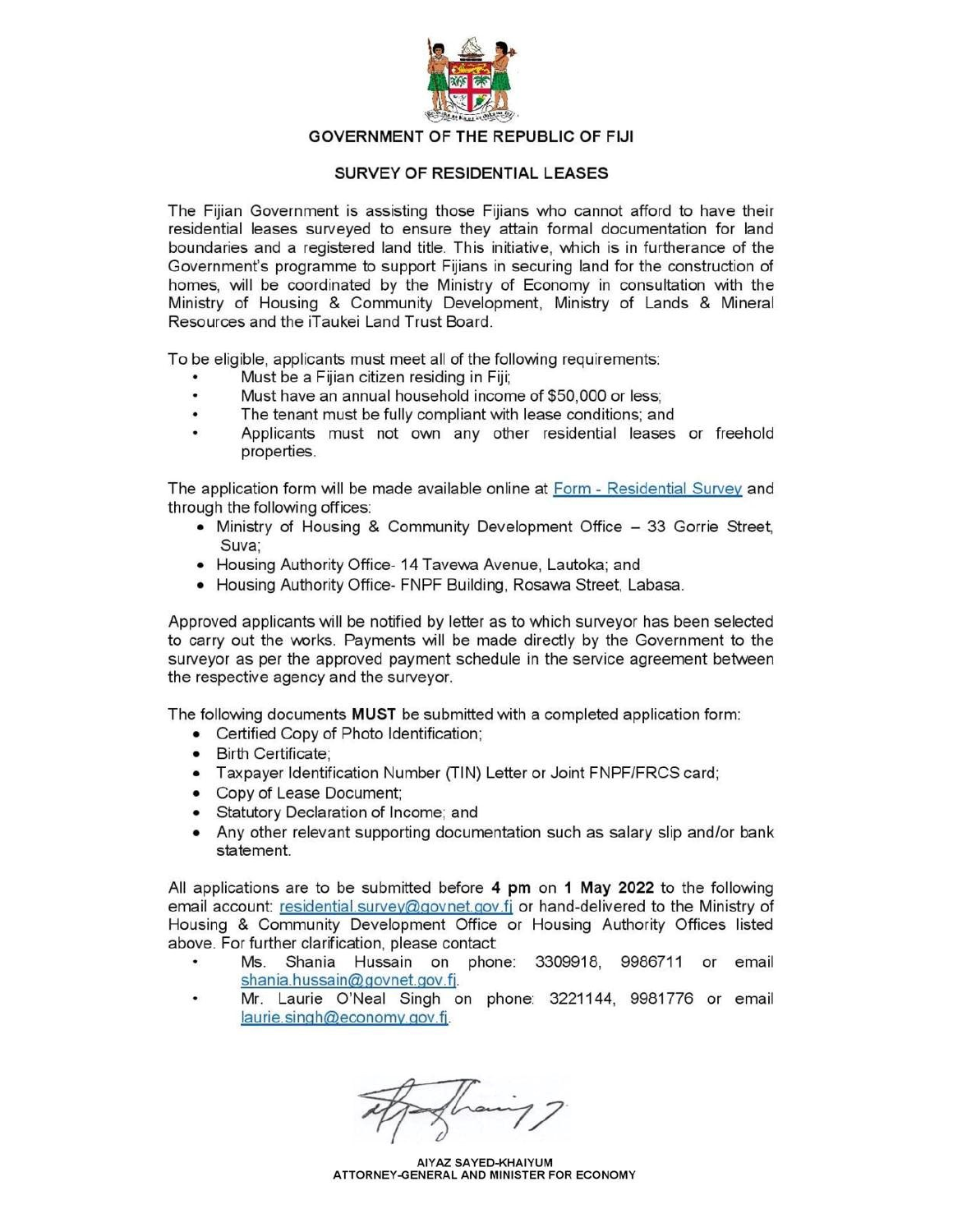**WARNING: Providing false information to Government is an offence under the False Information Act 2016. If you are found guilty of providing false information to Government, you may be fined up to \$20,000 or sentenced to imprisonment for up to 10 years.**



#### **APPLICATION FORM FOR SURVEY OF RESIDENTIAL LEASES PROGRAMME ('PROGRAMME')**

**(All Applications are to be submitted before 4pm on 01 May 2022 to: [residential.survey@govnet.gov.fj](mailto:residential.survey@govnet.gov.fj) or hand-delivered to the Ministry of Housing & Community Development Office or Housing Authority Offices in Lautoka/Labasa)**

# **SECTION A: DETAILS OF APPLICANT** Full Name: Residential Address: District/Town: Province: Phone No.: Mobile No.: Mobile No.: Current Occupation: The Superson of Full-time, Part-time or Casual: Name of Employer *(if applicable)*: FNPF No.: Taxpayer Identification No.: **SECTION B: IDENTIFICATION (VOTER IDENTIFICATION CARD PREFERRED)**  $\Box$  Voter Identification Card No.:  $\Box$  || || ||  $\Box$  Other valid photo identification (please specify): **SECTION C: LAND DETAILS** You hold (select one):  $□$  an Approval Notice of lease for State Land  $□$  an Agreement for Lease for iTaukei Land Lease Reference No.:  $\vert$  Lot No.:  $\vert$  Plan No.: Land Description/Name:  $\vert$  Area: **SECTION D: HOUSEHOLD DETAILS** List of income earners in household and annual income (gross): **Income Earner Taxpayer Identification No. (if any) Annual income (if any) (before tax and FNPF deductions)**